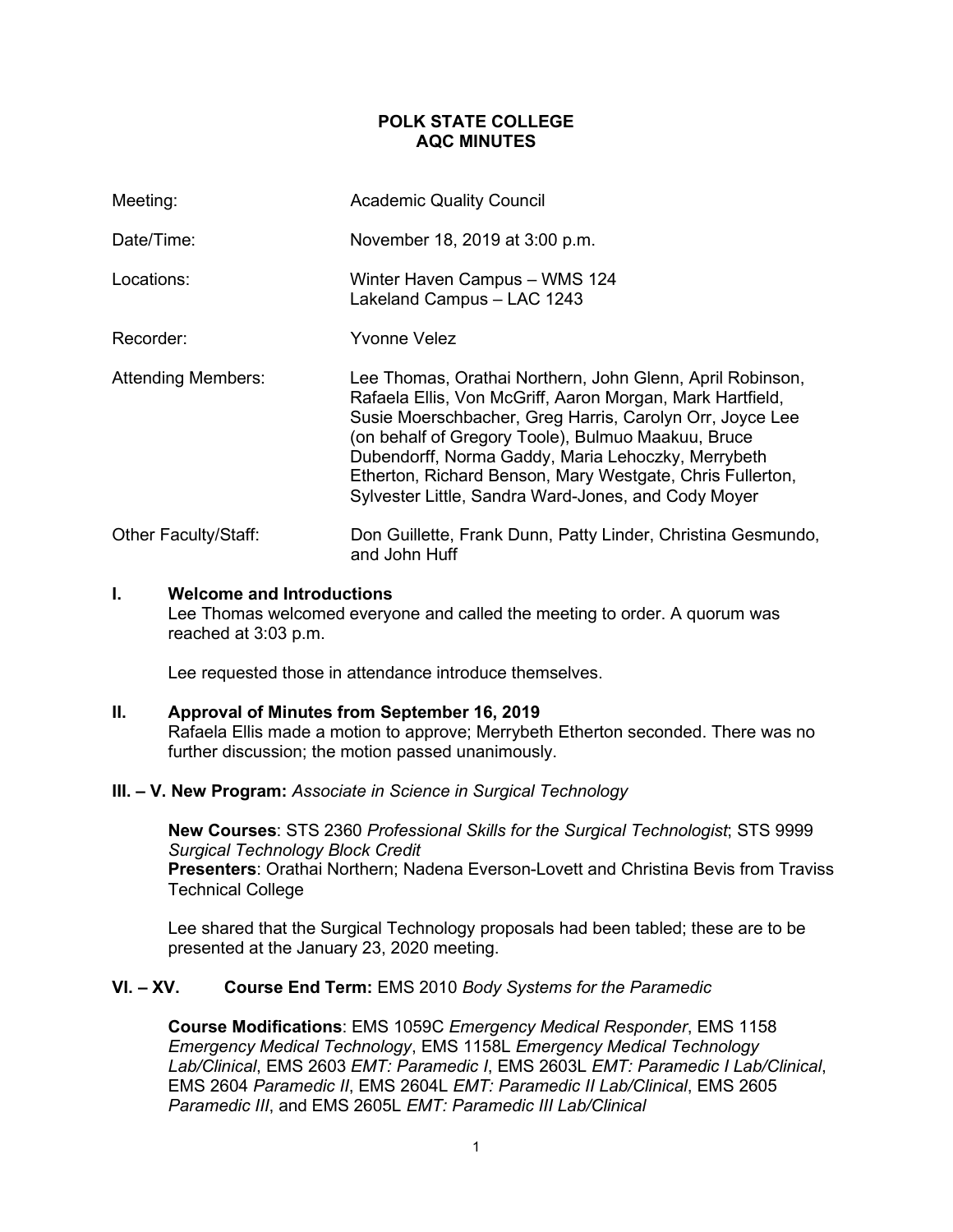### **Presenters**: Don Guillette and Frank Dunn

Don Guillette and Frank Dunn shared that the Emergency Medical Services (EMS) Advisory Committee determined that the course, EMS 2010 *Body Systems for the Paramedic,* is no longer necessary to the program. This is because BSC 1084C *Basic Anatomy and Physiology* took the place of this course and its content. Therefore, EMS 2010 is to be end-termed effective Fall Term 2020 (2021-1).

While all the course modifications include the newly aligned Emergency Medical Services Program Learning Outcomes (PLOs), Frank explained each proposal modification individually:

- EMS 1059C *Emergency Medical Responder* The corequisite course, CEV 2319, which formerly provided for first aid and CPR certification, is no longer offered through Polk State College. The Emergency Medical Services Program is now utilizing Higher Reach offerings for non-credit courses. The non-credit option, EM1002 *BLS for Healthcare Providers,* is offered at the College's Center for Public Safety. The course EMS 2930 *Special Topics in Emergency Medical Services* is to be offered for those students who are seeking financial aid and includes CPR and AED training. EMS 2930 (credit) and EM1002 (non-credit) are both listed as prerequisite courses.
- EMS 1158 *Emergency Medical Technology* This proposal addresses changes to the program's learning outcomes (PLOs), aligning and updating wording. The changes place this course over the 20% revision guideline such that it requires oversight through the Academic Quality Council.
- EMS 1158L *Emergency Medical Technology Lab/Clinical* This proposal addresses changes to the program's learning outcomes (PLOs), aligning and updating wording. The changes place this course over the 20% revision guideline such that it requires oversight through the Academic Quality Council.
- EMS 2603 *EMT: Paramedic I* The prerequisite course, EMS 2010 *Body Systems for the Paramedic,* is no longer offered by the College and is being removed as a prerequisite.
- EMS 2603L *EMT: Paramedic I Lab/Clinical* The College no longer requires each paramedic student to acquire 80 ambulance hours and 20 calls in this semester. This change came about due to the inability to get students placed on ambulances for this clinical period, as this was the same time that program graduates from the previous semester were doing their preceptorships. Time limitations have made this portion of the course untenable. The course description is being modified to remove the number of ambulance hours and calls.
- EMS 2604 *Paramedic II* This proposal addresses changes to the program's learning outcomes (PLOs), aligning and updating wording. The changes place this course over the 20% revision guideline such that it requires oversight through the Academic Quality Council.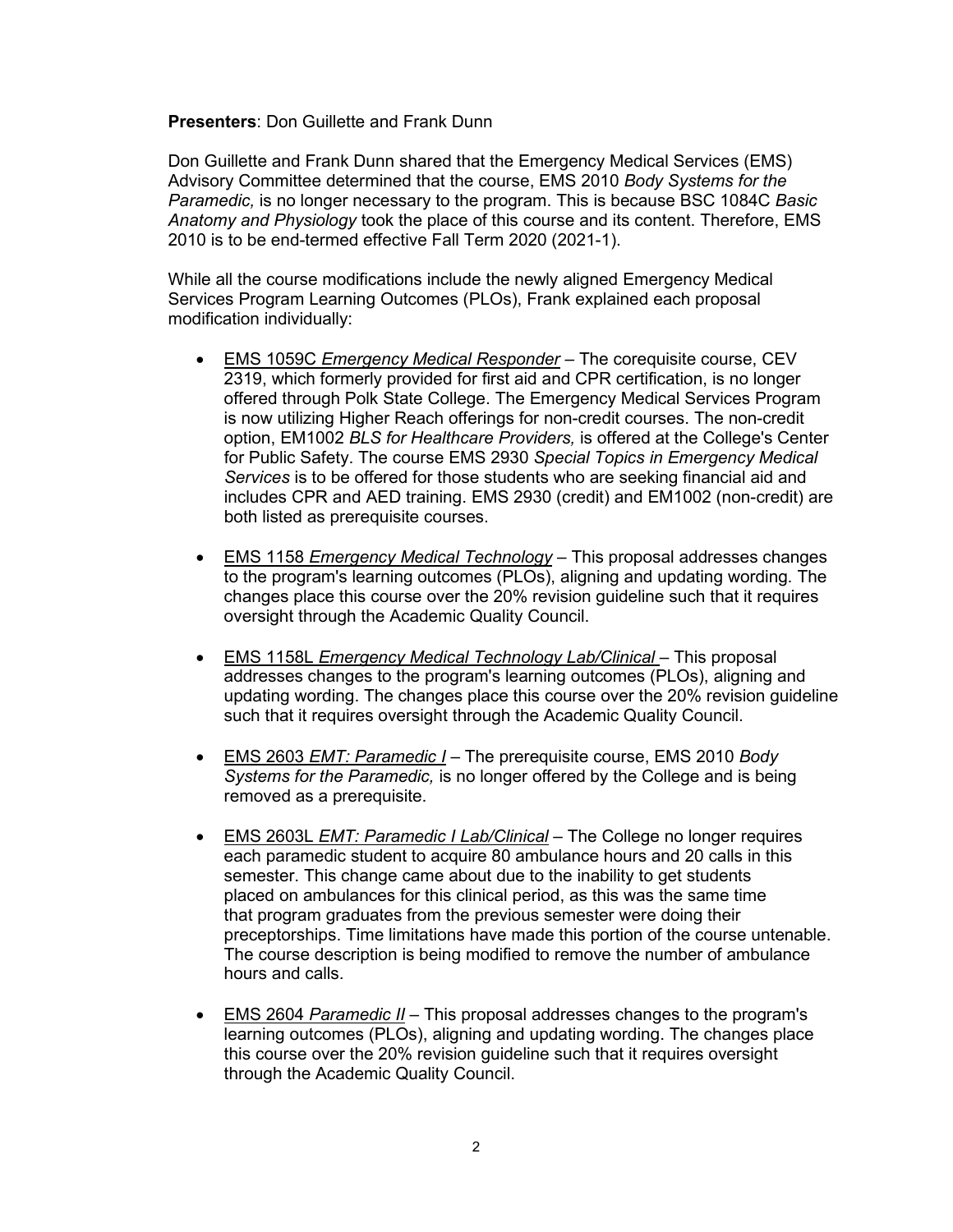- EMS 2604L *EMT: Paramedic II Lab/Clinical* Previously the specific field experience hours of EMS 2603L *EMT: Paramedic I Lab/Clinical* have been listed as 80 ambulance hours and 20 calls, and the hours for EMS 2604L *EMT: Paramedic II Lab/Clinical* have been listed as 220 and 40 calls, totaling 300 hours and 60 calls. Due to the elimination of ambulance hours and calls for EMS 2603L, the course description is being changed to reflect the number of calls and hours in this program as a statement within this course (i.e., " The EMS clinical experience consists of a total of 300 ambulance hours and 60 ambulance calls..."). This statement replaces the former statement of '220 hours and 40 calls' and reflects a removal of fieldwork specificity from the course description of EMS 2603L.
- EMS 2605 *Paramedic III* This proposal addresses changes to the program's learning outcomes (PLOs), aligning and updating wording. The changes place this course over the 20% revision guideline such that it requires oversight through the Academic Quality Council.
- EMS 2605L *EMT: Paramedic III Lab/Clinical* The EMS Program's accrediting body, CoAEMSP, states that the College must provide a program Capstone Experience that consists of 150 hours and 20 EMS calls on the ambulance after all classroom course material for the term has been completed. The Capstone Experience enables terminal assessment of program objectives. This course's clinical time formerly consisted of a total of 200 hours and 40 calls. The total amount of clinical hours and calls is still 200 hours and 40 calls for the term, but the new distribution of hours allows for the capstone experience. The course description is being modified to reflect the Capstone Experience language.

All course modifications are effective starting in the Fall 2020 Term (2021-1).

Richard Benson made a motion to approve; Maria Lehoczky seconded. There was no further discussion; the motion passed unanimously.

**XVI. – XVIII. Course End Terms**: CHD 1104 *Introduction to Early Childhood Education*, CHD 2322 *Curriculum Activities for Young Children*, and CHD 2831 *Child Care Center Services*  **Presenter**: Patty Linder

Patty explained that CHD 1104 *Introduction to Early Childhood Education,* CHD 2322 *Curriculum Activities for Young Children,* and CHD 2831*Child Care Center Services*  were originally offered in the Associate in Applied Science in Early Childhood Education and Management degree program (AAS-A5320). The AAS program was end-termed for the 2012-2013 Academic Year, and these courses were last offered in the Fall 2015 Term (2016-1). Therefore, these courses are to be end-termed for the Fall 2020 Term (2021-1).

Greg Harris made a motion to approve; Von McGriff seconded. There was no further discussion; the motion passed unanimously.

**XIX. Course Modification**: SPC 2594 *Introduction to Speech and Debate* **Presenter**: Christina Gesmundo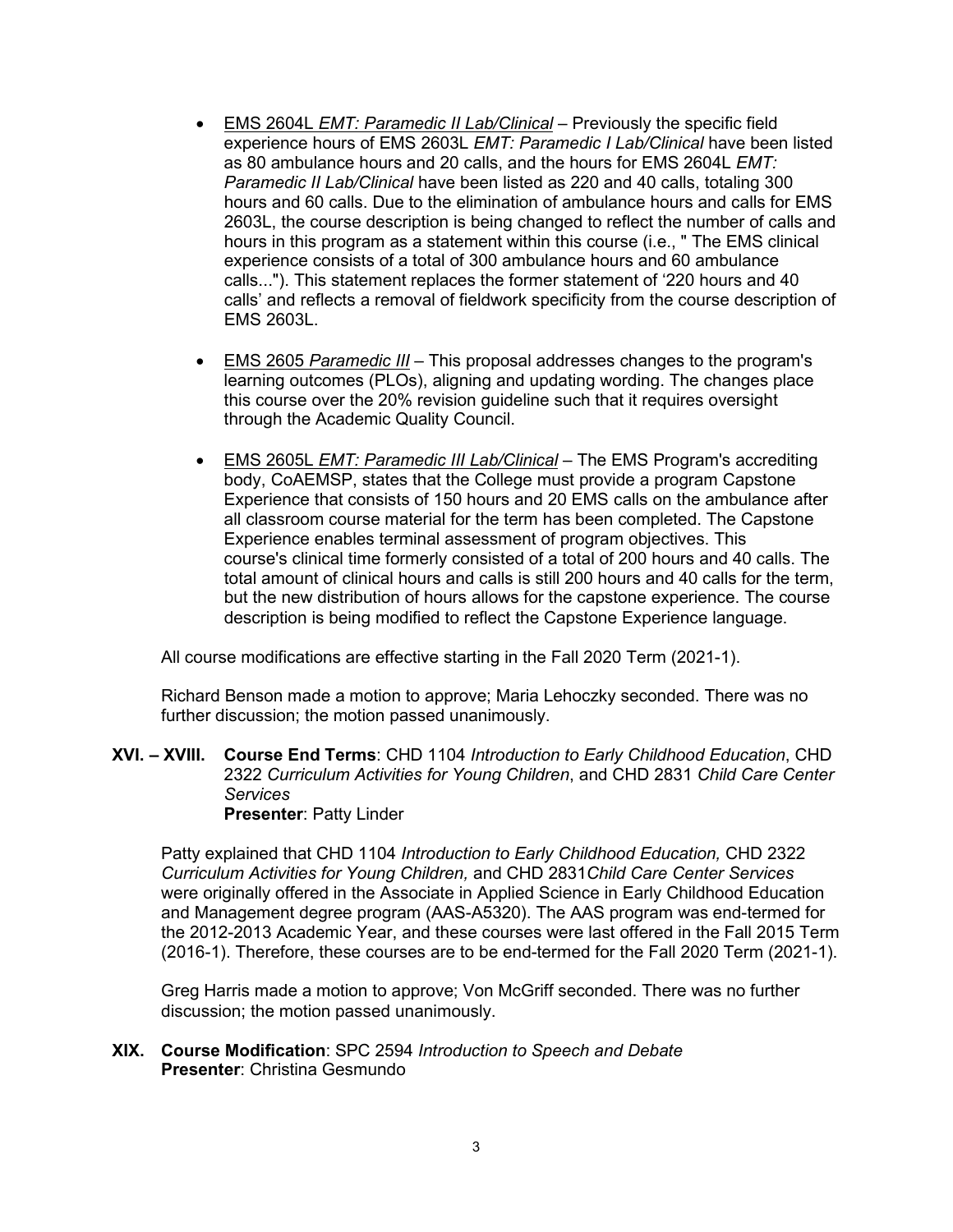Christina explained that the proposed change to the current course title is expected to increase not only the promotion of the College's Speech and Debate Team, but also provide an increase in enrollment for the course itself. This change promotes the course as specifically for students interested in practicing debate and speaking skills. A change to a more detailed course title is expected to also eliminate criminology-focused forensics students from mistakenly enrolling in the course. Additionally, 'requesting a satisfactory audition and gaining permission from the instructor' are no longer required and can be removed from the prerequisite language.

Christina mentioned that SPC 2594 is a required course for members on the College's Speech and Debate Team, but it is also open to all students. While tournament travel is not mandatory, participating in the weekly team meetings and practice sessions is mandatory.

Course modifications are effective for the Fall 2020 Term (2021-1).

Rafaela Ellis made a motion to approve; Bruce Dubendorff seconded. There was no further discussion; the motion passed unanimously.

# **XX. – XXIII. Course End Terms**: CET 1174C *A+ Essentials*, CET 2662C *Ethical Hacking for Network Professionals*, and CTS 2110C *A+ Practical Application*

**New Courses**: CET 2688C *System Security Practitioner (SSCP)*, CTS 1131C *Computing Infrastructure*, CTS 1132C *Operating Systems and Security*, CTS 2126C *Cybersecurity Analyst (CySA+)*, CTS 2135C *Computer Forensics*, and CTS 2352C *Ethical Hacking*

**Course Modifications**: CET 1600C *Network Fundamentals*; CTS 2321C *Linux+*; CTS 2354C *Installation, Storage, and Configuration with Windows 2016*; CTS 2376C *Firewall Services and Cybersecurity Essentials*; and CTS 2664C *CCNA Security* **Presenter**: John Huff

John Huff shared that technology evolves constantly, so CET 1174C *A+ Essentials* and CTS 2110C *A+ Practical Application* are now obsolete; these courses are currently being replaced within the program. The courses are to be taught until the effective end-term date in the Fall 2021 Term (2022-1). This allows current students to complete the Associate in Science in Network Systems Engineering Technology degree program.

CET 2662C *Ethical Hacking for Network Professionals* is to be taught until the effective end-term date in the Fall 2021Term (2022-1) for those students currently in the AS in Network Systems Engineering Technology degree program. Newly enrolled students in the AS degree are to be advised to register for the new state-recognized course CTS 2352C *Ethical Hacking*.

The following courses have at least one of the end-termed courses as a prerequisite; therefore, these need to be updated: CET 1600C *Network Fundamentals*; CTS 2321C *Linux+*; CTS 2354C *Installation, Storage, and Configuration with Windows 2016*; CTS 2376C *Firewall Services and Cybersecurity Essentials*; and CTS 2664C *CCNA Security*. The prerequisites to these courses are to be modified for the Fall 2020 Term (2021-1).